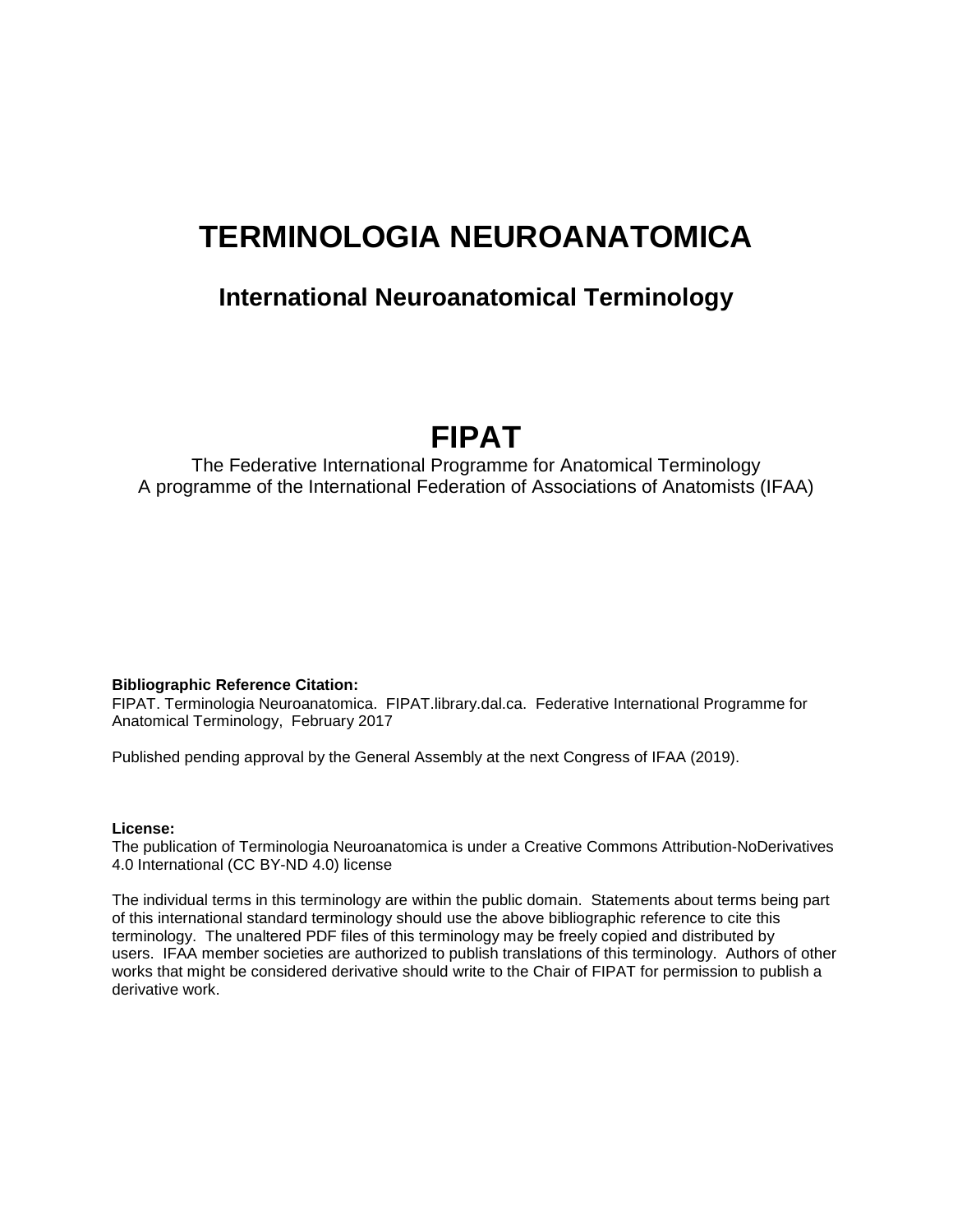## **Preface**

The TNA is a recent revision of the terminology on the Central Nervous System (CNS; *Systema nervosum centrale*), the Peripheral Nervous System (PNS; *Systema nervosum periphericum*) and the Sensory Organs (*Organa sensuum*) [1]. These were abstracted from the *Terminologia Anatomica* [2] and the *Terminologia Histologica* [3] and were extensively updated by the FIPAT Neuroanatomy Working Group, and merged to form a *Terminologia Neuroanatomica* (TNA). Because of its clinical and functional significance, the TNA includes the blood supply to the CNS (*Vasa sanguinea encephali* and *Vasa sanguinea medullae spinalis*) to ensure it contains a more or less complete list of terms for the human nervous system. The document is divided into three chapters (see below). The official FIPAT terms are in Latin. This enables translation into any vernacular, in the present instance English. The Latin terms have been reviewed by members of the FIPAT Latin Subcommittee.

The following general notes outline the major changes in the CNS Section:

(1) Throughout the document, the subdivision of Neurons proposed by Bota and Swanson [4] is used, following the Brain Architecture Management System (BAMS; http://brancusi.usc.edu/bkms), and including Sensory neurons, Interneurons (Short and Long) and Motoneurons. The Short interneurons are subdivided into Excitatory and Inhibitory interneurons. The category *Interneuron longiaxonicum* comprises the Interneurons that are usually described as Projection, Commissural and Association neurons. (2) For the White matter tracts, the Foundation Model of Connectivity [5] is followed for a better presentation. The following subdivision is used: (a) *Radices centrales* (Central roots) for the Cranial and Spinal nerve roots within the CNS; (b) *Tractus proprii* (Intrinsic tracts) remaining within a certain compartment of the CNS such as the Spinal cord;( c) *Tractus commissurales* (Commissural connections); and (d) *Tractus longi* (Longitudinal tracts) divided into *Tractus ascendentes*, *Tractus efferentes cerebelli* and *Tractus descendentes*.

(3) A Section *Vasa sanguinea* is added, a modernized version of the relevant part of the TA Section *Systema cardiovasculare*. Clinical subdivisions of the *Arteria carotis interna* (C1-C7), *Arteria cerebri anterior* (A1-A5), *Arteria cerebri media* (M1-M4), *Arteria vertebralis* (V1-V4) and *Arteria cerebri posterior* (P1-P4) are added. For consistency, it is advocated to return to PNA/NA terms for the *Arteriae cerebelli* and the *Venae cerebri*.

(4) For the Spinal cord, the order of presentation is changed from Posterior (Dorsal) to Anterior (Ventral) to be consistent with the presentation of the Rexed layers from I-X, and for consistency with other sections. The known *Typi neurales* (Neuron types) are added and the *Substantia alba* (White matter) is subdivided into *Radices centrales*, *Tractus proprii* and *Tractus longi* (*Tractus ascendentes* and *Tractus descendentes*).

(5) For the Brain stem, the various nuclei are rearranged according to their connectivity, following the third edition of Olszewski and Baxter [6]: *Nuclei somatosensorii*, *Nuclei viscerosensorii*, *Nuclei vestibulares*, *Nuclei acustici*, *Nuclei somatomotorii*, *Nuclei branchiomotorii*, *Nuclei visceromotorii*, *Nuclei reticulares*, *Nuclei neuromodulatorii* (Serotonergic, Adrenergic, Noradrenergic, Cholinergic and Dopaminergic cell groups), *Nuclei limbici* and *Nuclei precerebellares*. The TA Section *Aggregationes cellularum chemergicarum* is replaced to where these terms belong: Brain stem, Diencephalon, Hypothalamus, Basal forebrain and Olfactory bulb. The *Substantia alba* is subdivided into *Radices centrales*, *Tractus proprii* and *Tractus longi* (*Tractus ascendentes*, *Tractus efferentes cerebelli* and *Tractus descendentes*). (6) For the Mesencephalon, the following subdivision is used: *Pedunculus cerebri* (the Long corticofugal fibres), *Tegmentum mesencephali* (including the Substantia nigra and the Ventral tegmental area), *Substantiae centrales mesencephali* and *Tectum mesencephali*.

(7) In the Section Cerebellum, the terminology of the *Lobuli* is simplified, the Zonal, sagittal organization of Corticonuclear projections is introduced and the composition of the *Pedunculi cerebellares* is added. (8) A more natural hierarchical classification of brain structures is used for the Prosencephalon (Forebrain) as implemented in the revised version of the *Terminologia Embryologica* (TE2). The Forebrain is subdivided into the Caudal prosencephalon, giving rise to the Caudal diencephalon (Pretectum, Thalamus with Epithalamus, and Prethalamus), and a Rostral prosencephalon, giving rise to the Hypothalamus (Rostral diencephalon) and the entire Telencephalon. The Telencephalon is divided into the Pallium and the Subpallium (Striatum, Pallidum, Basal forebrain and Preoptic area). For practical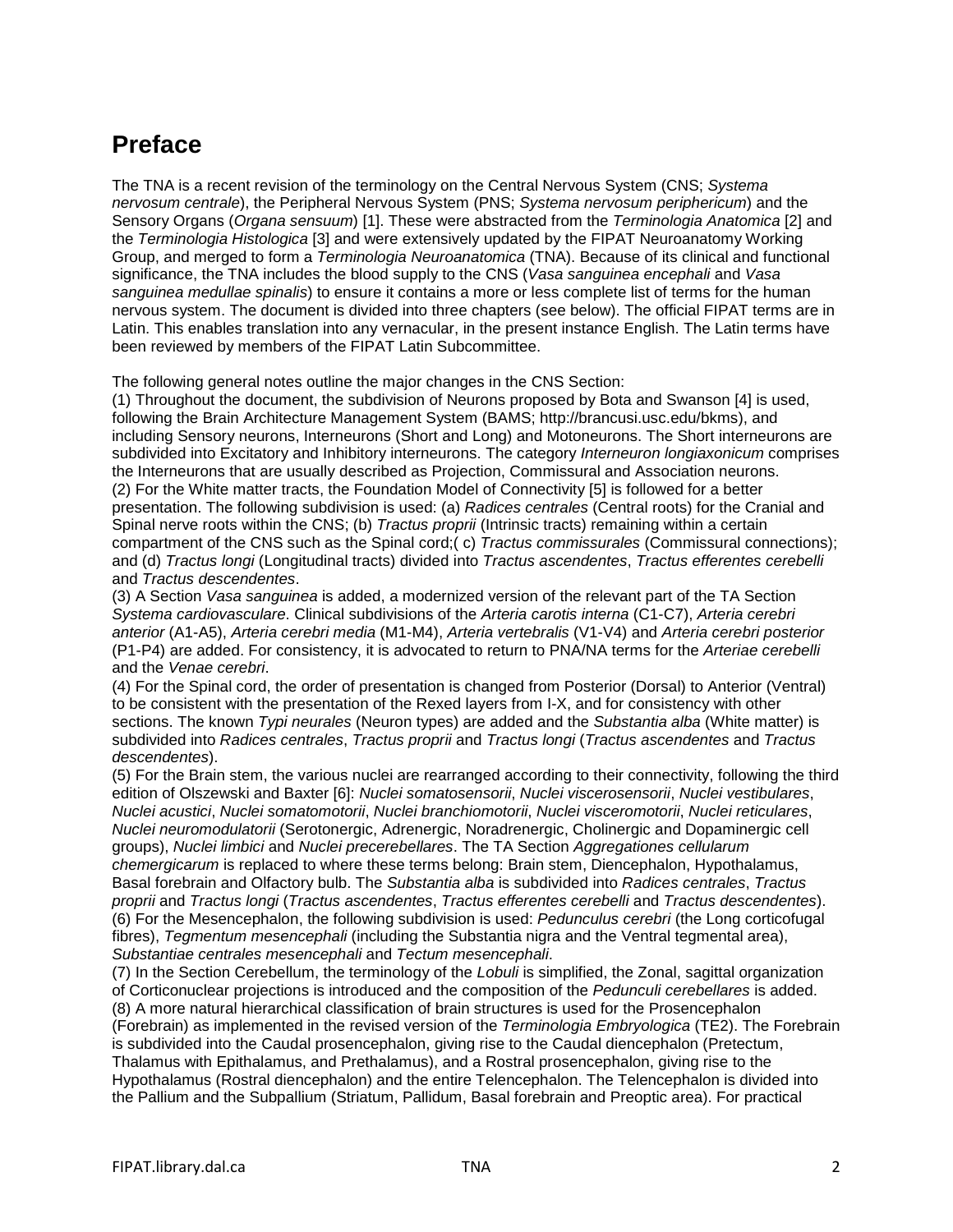reasons, the Preoptic area is listed following the Hypothalamus.

(9) The Diencephalon in its classic, columnar view was divided into four dorsoventrally arranged columns separated by ventricular sulci: the Epithalamus, the Dorsal thalamus, the Ventral thalamus and the Hypothalamus. Extensive embryological studies made it clear that the thalamic 'columns' are derived from transversely oriented zones, the Prosomeres (see TE2). Currently, the (Caudal) Diencephalon is subdivided into three segmental units, which from caudal to rostral, contain in their alar domains the Pretectum (Prosomere 1 or P1), the Epithalamus and the Thalamus (P2) and the Ventral thalamus or Prethalamus (P3). The diencephalic basal plate (P1-P3) contains the rostral part of the Substantia nigra – VTA complex and the *Nucleus interstitialis* (Nucleus of Cajal), the *Nucleus interstitialis rostralis fasciculi longitudinalis medialis*, and the *Nucleus ellipticus* (Nucleus of Darkschewitsch), collectively forming the Diencephalic or Prerubral tegmentum between the Mesencephalon and the Hypothalamus. The entire Hypothalamus arises from the alar and basal components of the Secondary prosencephalon. The Preoptic area is one of the subpallial developmental domains.

(10) For the Thalamic nuclei, a new subdivision based on Hirai and Jones [7] and updated by Morel et al. [8] is introduced.

(11) The description of the *Morphologia externa* (External features) of the Cerebral hemisphere is extended, including many newly discovered subdivisions. Macroscopically visible Olfactory structures are included here. A more extensive discussion of the Allocortex is provided.

(12) The description of the *Morphologia interna* (Internal features) of the Cerebral cortex follows the embryological subdivision of the Pallium into four parts. The *Pallium dorsale* gives rise to the Isocortex or Neocortex, the *Pallium laterale* to the Claustro-insular complex, the *Pallium mediale* to the Formatio hippocampi and the *Pallium ventrale* to the Olfactory cortex and the Pallial amygdala. Where possible, *Typi neurales* are added, starting from the TH terminology. Isocortical neurons are subdivided into Pyramidal neurons (Projection, Commissural and Association neurons) and Excitatory and Inhibitory interneurons. For the Inhibitory, mainly GABAergic, interneurons, the Petilla terminology [9] is introduced. The terminology of *Fibrae associationes telencephali* has been modernized, implementing DTI studies. (13) Under the heading Subpallium, the *Corpus amygdaloideum*, the *Pars basalis telencephali proprii* and the *Nuclei basales* are listed with *Typi neurales* and *Substantia alba*.

The following general notes outline the major changes in the PNS Section:

(1) The *Terminationes effectoriae* (Effector nerve endings) and *Receptores sensorii* (Sensory receptors) were added to the *Nomina generalia* of PNS, and not treated as a separate Section. Some terms were taken from the Section *Integumentum commune* or the *Systema musculare*.

(2) All Communicating branches that are readily apparent and all those known to have functional significance are included. Any Communicating branches that are difficult to demonstrate or have no known function are deleted. The Communicating branches are listed as branches of the nerve at their central (proximal) end. Following the proposal of the Informatics Working Group [10], their naming is simplified, eliminating prepositions (*ad* and *cum*); TA terms are added as Related terms.

(3) Branches of Parasympathetic ganglia are listed in the Section *Divisio autonomica* (Autonomic nervous system), although some are mixed nerves.

(4) To the Section *Pars thoracolumbalis*, the *Pars sympathica* of the *Divisio autonomica*, two additional Subsections are added to include other parts of the Autonomic division that contain sympathetic neurons and postganglionic sympathetic fibres: (a) The *Ganglia paravertebralia* of the Thorax and Abdomen; and (b) Perivascular plexuses and their branches that contain postganglionic fibres.

(5) The Section *Pars craniosacralis*, the *Pars parasympathica* of the *Divisio autonomica*, includes three subdivisions that contain parasympathetic ganglia and nerve branches that contain parasympathetic fibres to visceral organs: (a) Cranial parasympathetic ganglia and their branches; (b) the two Vagal trunks and their branches; and (c) the Pelvic splanchnic nerves. The Pelvic ganglia are replaced in the Section *Plexus viscerales* because they are not classic parasympathetic ganglia.

(6) The Section *Plexus viscerales* includes Visceral plexuses that contain sympathetic and parasympathetic fibres and small ganglia associated with these plexuses. These ganglia were formerly considered parasympathetic ganglia, but have been shown to contain also many neurons that are not classically sympathetic or parasympathetic.

(7) The *Plexus entericus* was separated from the *Plexus viscerales et ganglia visceralia* of TA because this intramural plexus of the digestive canal is usually considered a nervous system separate from the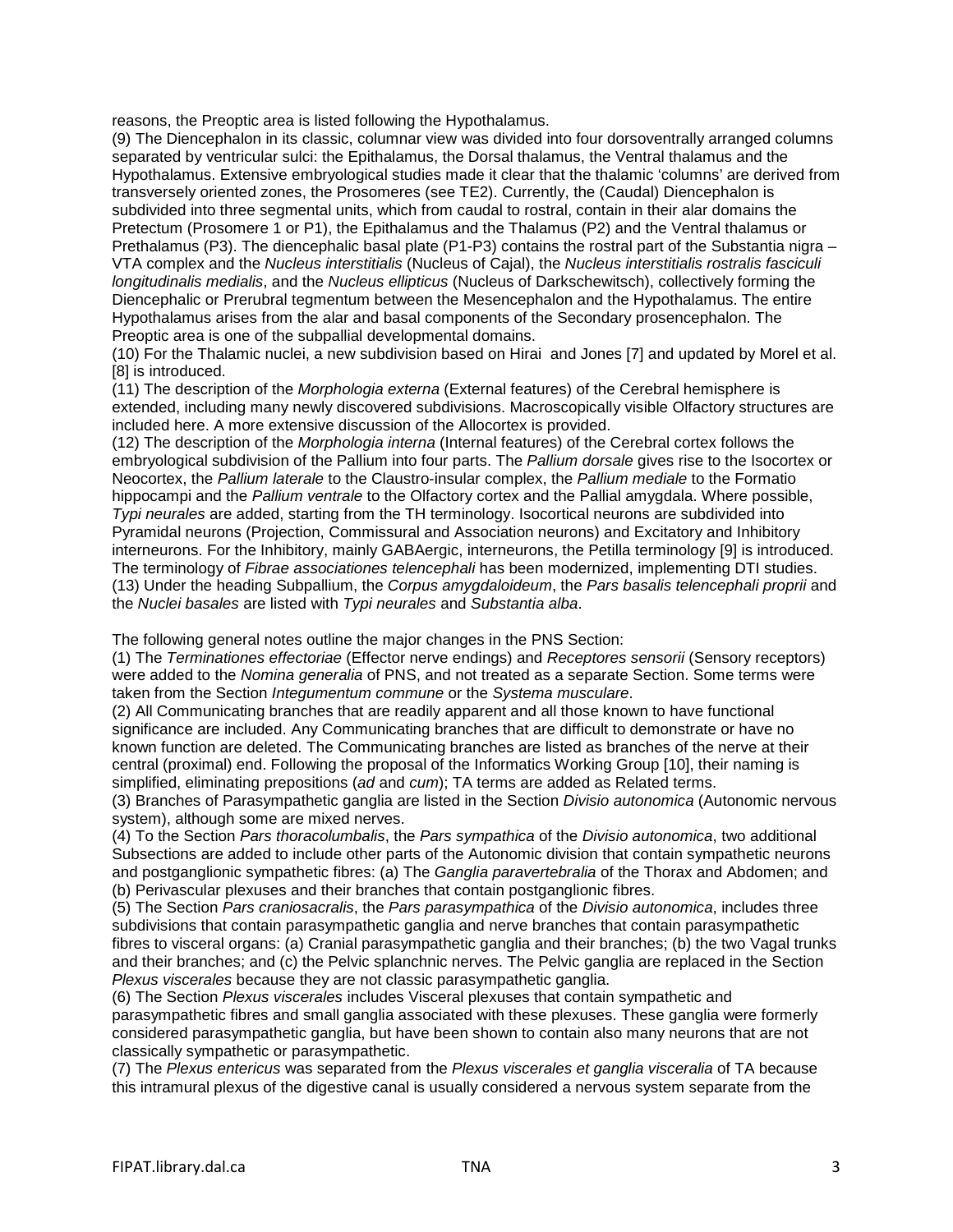Autonomic or Peripheral nervous system: the *Systema nervosum entericum* (Enteric nervous system). As this Plexus is located within organs of the Digestive system.

#### *References*

- 1. Ten Donkelaar HJ et al, 2017. Towards a Terminologia Neuroanatomica. Clin Anat, in press.
- 2. FCAT. 1998. Terminologia Anatomica. Stuttgart: Thieme.
- 3. FICAT. 2008. Terminologia Histologica. Philadelphia: Lippincott Williams & Wilkins.
- 4. Bota M, Swanson LW 2007. The neuron classification problem. Brain Res Rev 56:79-88
- 5. Swanson LW, Bota M 2010. Foundation model of structural connectivity in the nervous system with a schema for wiring diagrams, connectome, and basic plan architecture. Proc Natl Acad Sci USA 107:20610-20617
- 6. Büttner-Ennever JA, Horn AKE, eds, 2014. Olszewski and Baxter's Cytoarchitecture of the Human Brainstem, 3rd ed. Karger, Basel
- 7. Hirai T, Jones EG 1989. A new parcellation of the human thalamus on the basis of histochemical staining. Brain Res Rev 14:1-34
- 8. Morel A, Magnin M, Jeanmonod D 1997. Multiarchitectonic and stereotactic atlas of the human thalamus. J Comp Neurol 387:618-677
- 9. DeFelipe J et al. 2013 New insights into the classification and nomenclature of cortical GABAergic interneurons. Nat Rev Neurosci 9:557-568
- 10. Neumann PE, Baud R, Sprumont P 2017. Human anatomy nomenclature rules for the computer age. Clin Anat, in press

*Hans J ten Donkelaar*  Coordinator TNA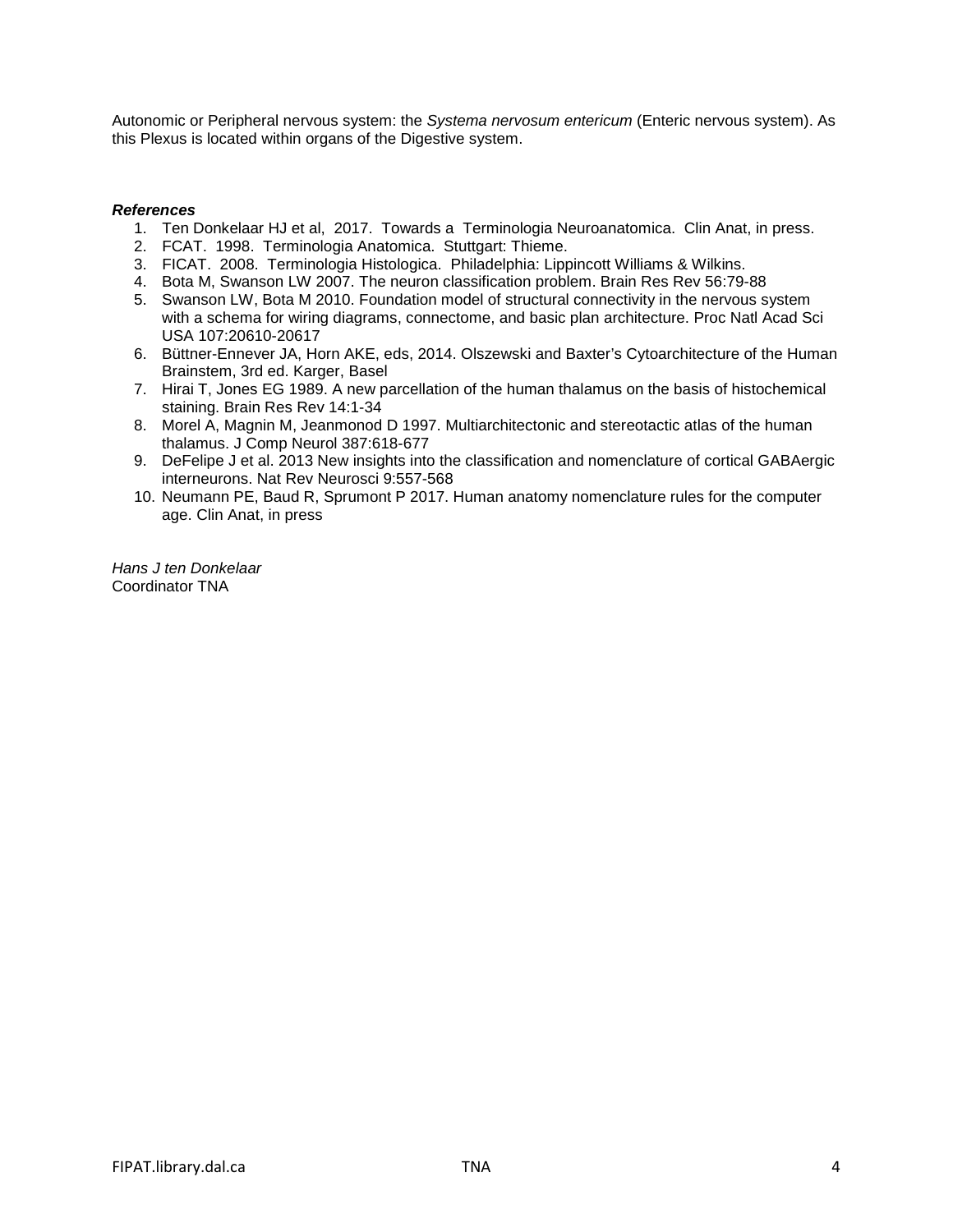## **Acknowledgements**

#### *Financial*

FIPAT wishes to thank the Dalhousie University Libraries for covering the costs of publication, and all the institutions, sections, departments, Societies and Associations that materially and financially supported its members in their work.

### *Academic*

FIPAT meetings were held in conjunction with and thus assisted by the 18th Congress of the International Federation of Associations of Anatomists [Beijing, August 8-10, 2014], the 24th International Symposium on Morphological Sciences [Istanbul, September 2-6, 2015] and the 111th Meeting of the Anatomische Gesellschaft [Göttingen, September 21-24, 2016].

FIPAT wishes to thank the following *Experts/Consultants* who assisted the TNA Working Group during its deliberations: Karl Zilles, Heiko Braak, Jean A. Büttner-Ennever, Axel Brehmer and Jürgen Mai [Germany]; Jan Voogd, Henk J. Groenewegen, Tom J.H. Ruigrok, Ronald Bleys, Hans Cruysberg and Rudolf Nieuwenhuys [The Netherlands]; Jean Schoenen [Belgium]; Gunnar Grant [Sweden]; Ricardo Insausti [Spain]; Marina Quartu and Roberto Fadda [Italy]; Rastislav Druga and David Kachlik [Czech Republic]; Marco Catani [UK]; Andras Csillag [Hungary]; Maciej Ciolkowski [Poland]; Clifford B. Saper, Duane E. Haines, Matthew Carlson and Gordon M. Shepherd [USA]; Frank Smith and Rob Brownstone [Canada]; with the aid and support of the Officers of FIPAT [John Fraher (Chairman), Pierre Sprumont (Secretary) and Paul E. Neumann (Deputy Secretary)] and the Latin Subcommittee [John Fraher (Ireland), Paul E. Neumann, Pierre Sprumont (Switzerland), and Alessandro Riva].

While the individuals acknowledged here gave expert advice, the final Terminology is the responsibility of FIPAT

### *Neuroanatomy Working Group*

Hans J. ten Donkelaar, Coordinator [The Netherlands] Jonas Broman [Sweden] Paul E. Neumann [Canada] Luis Puelles [Spain] Alessandro Riva [Italy] R. Shane Tubbs [USA]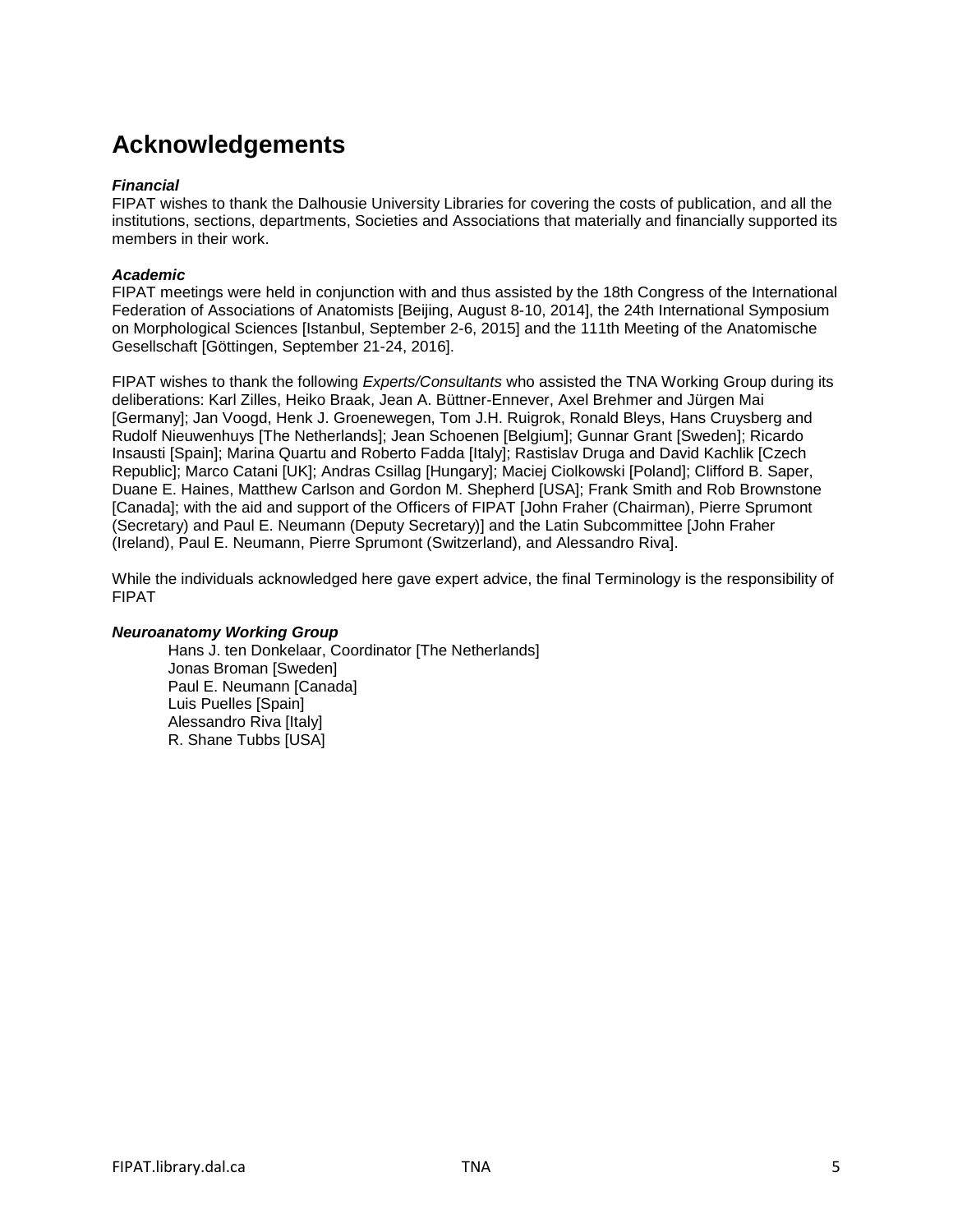## **Contents**

Front-Matter

- Title
- License
- Preface
- Acknowledgements
- Contents
- User Guide

- 
- 
- 
- Medulla spinalis **•** Spinal cord
- Encephalon **•** Brain
	- Truncus encephali and the state of the Brain stem Brain stem Cerebellum Cerebellum Cerebellum Cerebellum<br>
	Prosencephalon Cerebrain Cerebrain Cerebrain Prosencephalon

### Caput II: **Systema nervosum periphericum** Chapter 2: **Peripheral nervous system**

- Nervi craniales **•** Cranial nerves
- 
- 

### Caput III: **Organa sensuum** Chapter 3: **Sense organs**

- Organum olfactorium **•** Olfactory organ
- Organum visuale (Oculus) **•** Visual organ (Eye)
- Organum vestibulocochleare (Auris) **•** Vestibulocochlear organ (Ear)
- Organum gustatorium **•** Gustatory organ

#### Caput I: Systema nervosum centrale **Chapter 1: Central nervous system**

- Textus nervosus **•** Nervous Tissue
- Meninges **•** Meninges
- Vasa sanguinea cerebrospinalia **•** Blood supply of brain and spinal cord
	-
	- -
		-

- 
- Nervi spinales **•** Spinal nerves
- Divisio autonomica **•** Autonomic division

- -
- 
-